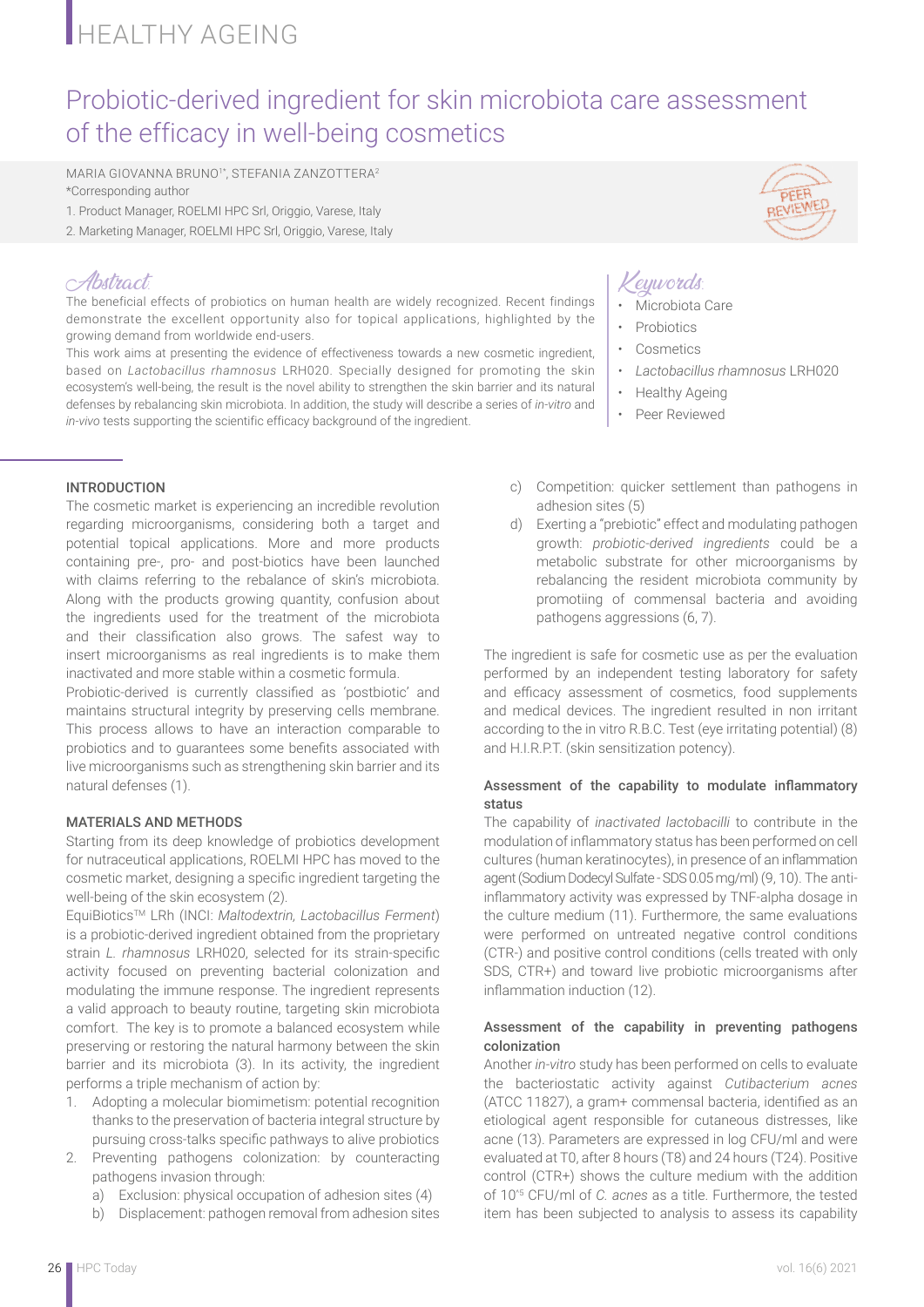## HEALTHY AGEING

to form a co-aggregate with *Escherichia coli* and *Candida albicans* (14). Pathogens and inactivated microorganisms have been mixed 1:10 in a buffer solution to evaluate the visual precipitate formation. The time of flocculation was recorded and precipitates were fixed for SEM analysis.

#### Assessment of "prebiotic" effect

*In-vitro* study carried out on probiotic cultures added in several petri-dish at 0.16 mg/mL of Glucose and tested item. After 24h at 37°C, growth has been measured by count.

#### Assessment of the efficacy on SLS-induced skin redness and on skin barrier

The daily application of toiletries that may contain aggressive chemical agents can lead to skin sensitization. A placebocontrolled study enrolling 20 healthy female subjects was performed (15). Skin redness (a\* parameter) was evaluated 24 hours after a SLS patch application (T0+24H), after the measurement placebo and active creams started to be used daily by volunteers for 14 days (T14). After the treatments, skin redness was evaluated after 24H of SLS patch application (T14+24H), and compared to placebo. Furthermore, product efficacy in improving skin barrier conditions (in terms of decrease of Trans Epidermal Water Loss) was evaluated before and after 14 days of product use on intact skin (not SLS-treated).

#### Assessment of the efficacy in reducing UV-induced skin redness and skin aging signs

UV damage is one of the main causes linked to uneven skin complexion and premature aging. A placebo-controlled study was carried out on 20 female subjects with skin phototype I, II or III (according to Fitzpatrick classification) and clinically showing mild to moderate skin aging signs, average age 55 years old.

Product efficacy on skin redness was assessed by means of a short-term test through the instrumental evaluation of skin redness (a\* parameter). The evaluation was performed before (T-1), after the induction of damage (T0) and then 1 and 2 hours (T1h, T2h,) after products application in the four treated (2 areas for each product) and two untreated areas. The UV-induced redness of the skin was evaluated by means of a spectrophotometer/ colorimeter CM-700D (Konica Minolta). Product efficacy on skin aging sings was assessed by means of a long-term test on skin moisturization, skin elasticity (R2 parameter), skin firmness (R0 parameter) and wrinkle depth after 14 and 28 days of products use Material: Corneometer® CM 825 (Courage+Khazaka, electronic GmbH).

#### **RESULTS**

As reported in Figure 1, a strong and significant reduction of the TNF-alpha release was measured both in the cell cultures treated with alive microorganism and *inactivated lactobacilli* (\* p<0.05 vs CTR-, ° p<0.05 vs CTR+). In comparison to alive probiotic strains, the tested item comparably modulates the release of TNF-α. This result is linked to its structural integrity, preserved during the technological process, allowing modulating specific inflammation thanks to a molecular biomimetism mechanism of action performed.



At different dosages (1% and 2%), the ingredient can also induce a bacteriostatic activity by counteracting the pathogen growth (Figure 2). This is linked to the ability of the active ingredient to form a co-aggregate behavior with other microorganisms, for example *Escherichia coli* and *Candida albicans* (data not shown).



Another interesting finding is related to the capacity to exert a "prebiotic" effect on probiotic strains, promoting growth as efficiently as glucose (Figure 3).

The protection activity performed by the tested item was confirmed by the statistically significant and influential results in decreasing the SLSinduced skin redness by -17.0% (Figure 4). Furthermore, the active ingredient improves skin barrier function by preventing the water loss content

(16). In fact, after 14



days of treatment, 1% of active ingredient shows a statistically significant decrease of TEWL by -12.6% (data not shown).

The ingredient has been demonstrated to be also efficient in downregulating skin redness after UV exposure. 1% *inactivated lactobacilli* demonstrated a decrease of skin redness linked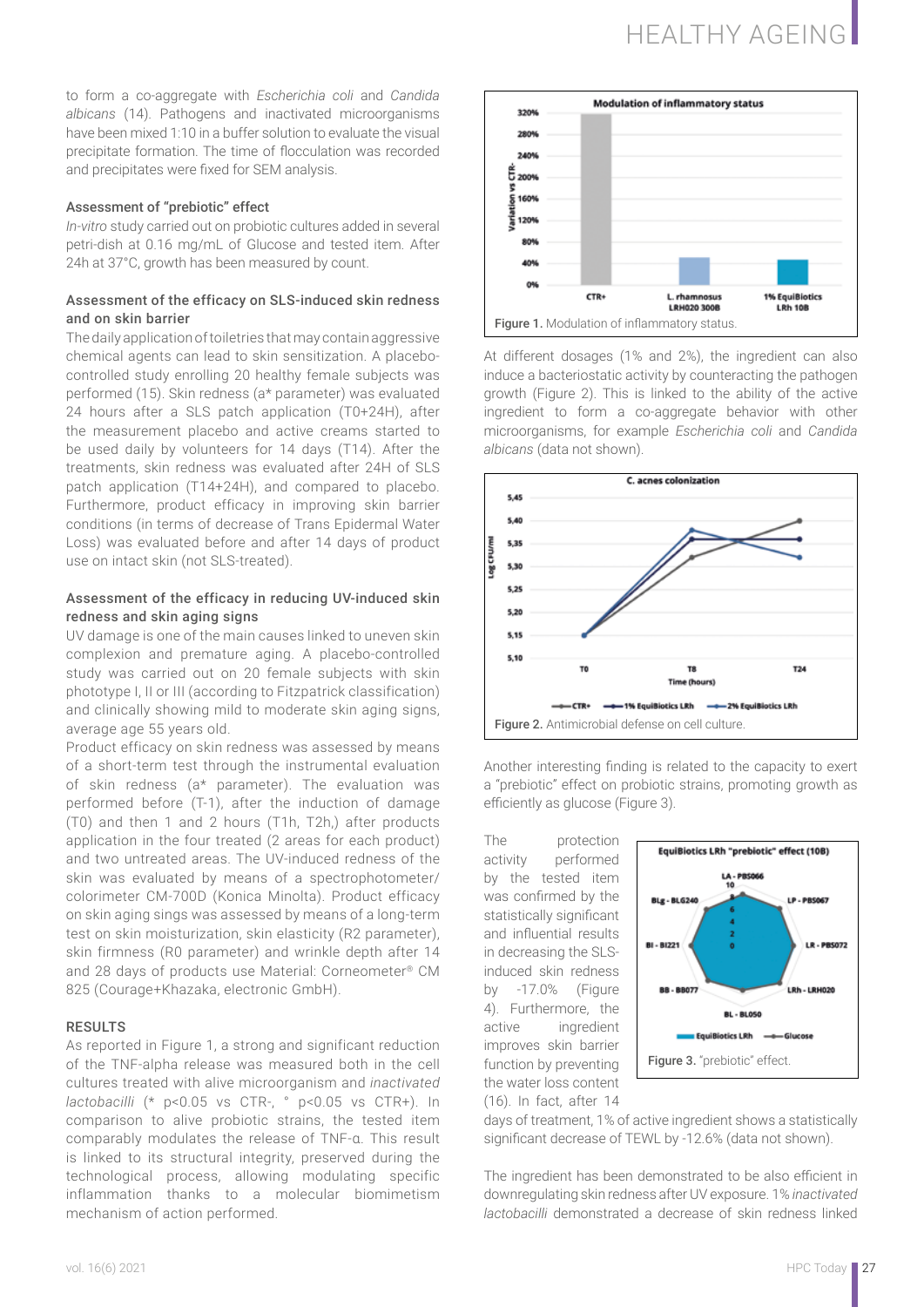# HEALTHY AGEING



to UV exposure up to 11% after 2 hours of active cream application (data not shown).

Concerning pro-age effects, results reported in Figure 5 demonstrated:

- An increase of skin moisturization up to 7.9% and 13.9% after 14 and 28 days respectively.
- An increase of skin elasticity up to 2.7% and 6.0% after 14 and 28 days respectively.
- A decrease of R0 parameter (related to a rise of skin firmness) by -1.9% and -5.8% after 14 and 28 days respectively.
- A decrease of wrinkle depth parameter respectively by 12.4% at T14 and by 15.8% at T28.

#### **DISCUSSION**

The innovative approach, which aims to treat the skin no longer as a static barrier but as a unique ecosystem, opens to ever-higher demand of formulators to include in cosmetics formulas a type of ingredients that can positively interact with microorganism's population living on and in the skin layer.

For this reason, the study and development of a new class of specially designed active ingredients are of fundamental importance.

Focusing on the results reported above, the tested item has been shown to have beneficial effects on skin barrier, understood as a complex and ever-changing ecosystem in continuous evolution, through a mechanism of daily cross-talk between skin's microbiota and cells.

In particular, the ingredient demonstrates high performing efficacy towards multifactorial aggressive agents such as UV rays, chemical agents also helping avoid pathogens colonization. Thanks to their "prebiotic" effect, inactivated *Lactobacillus rhamnosus* LRH020 become nourishment and support for resident microbiota growth.

The result is the novel ability to strengthen skin barrier and its natural defenses promoting skin ecosystem well-being (2). Those specific benefits that traditional cosmetics can verify, such as moisturization, skin elasticity, and wrinkle reduction, are recorded as secondary benefits obtained because of skin ecosystem well-being.

#### **CONCLUSIONS**

The work provides preliminary evidence of the beneficial effects linked to the topical applications of *inactivated lactobacilli.*

The ingredient, developed through cutting-edge technology that preserves the integral bacterial structure, could therefore be considered a step forward in researching new ingredients capable of interacting with the skin microbiota. Last but not least, we need to keep in mind a very important aspect that has recently become almost fundamental in cosmetic formulations: the sensorial profile.

Thanks to a deep investigation on the topic, ROELMI HPC has identified and developed a useful method and a valid solution to introduce complex structures, such as *lactobacilli*, in the cosmetic formula while preserving sensoriality.

#### REFERENCES AND NOTES

- 1. Johnson, C. N. et al. Administration of a postbiotic causes immunomodulatory responses in broiler gut and reduces disease pathogenesis following challenge. Microorganisms 7, 268 (2019)
- 2. Wilson M., Microbial Inhabitants of Humans: Their Ecology and Role in Health and Disease, Cambridge University Press, Cambridge 2005
- 3. Prescott S. L., Logan, A. C., Millstein, R. A. & Katszman, M. A. Biodiversity, the human microbiome and mental health: moving toward a new clinical ecology for the 21st Century? Int. J. Biodiversity 2016, 2718275 (2016).
- 4. Coste, I., Judlin, P., Lepargneur, J.-P. & Bou-Antoun, S. Safety and efficacy of an intravaginal prebiotic gel in the prevention of recurrent bacterial vaginosis: a randomized double-blind study. Obstet. Gynecol. Int. 2012, 147867 (2012).
- 5. Capone K.A., Dowd S.E., Stamatas G.N., Nikolovski J. Diversity of the Human Skin Microbiome Early in Life. J Invest Dermatol 2011
- 6. Chen X., Tian F., Liu X., Zhao J., Zhang H.P., Zhang H., Chen W. In vitro screening of lactobacilli with antagonistic activity against Helicobacter pylori from traditionally fermented foods. J Dairy Sci. 2010;93:5627–5634.
- 7. Cheng S.M., Foght J.M. Cultivation-independent and -dependent characterization of bacteria resident beneath John Evans Glacier. FEMS Microbiol Ecol. 2007;59:318–330.
- 8. Chernecky C.C., Berger B.J. Red blood cell (RBC) blood. In: Chernecky CC, Berger BJ, eds. Laboratory Tests and Diagnostic Procedures. 6th ed. Philadelphia, PA: Elsevier; 2013:961-962.